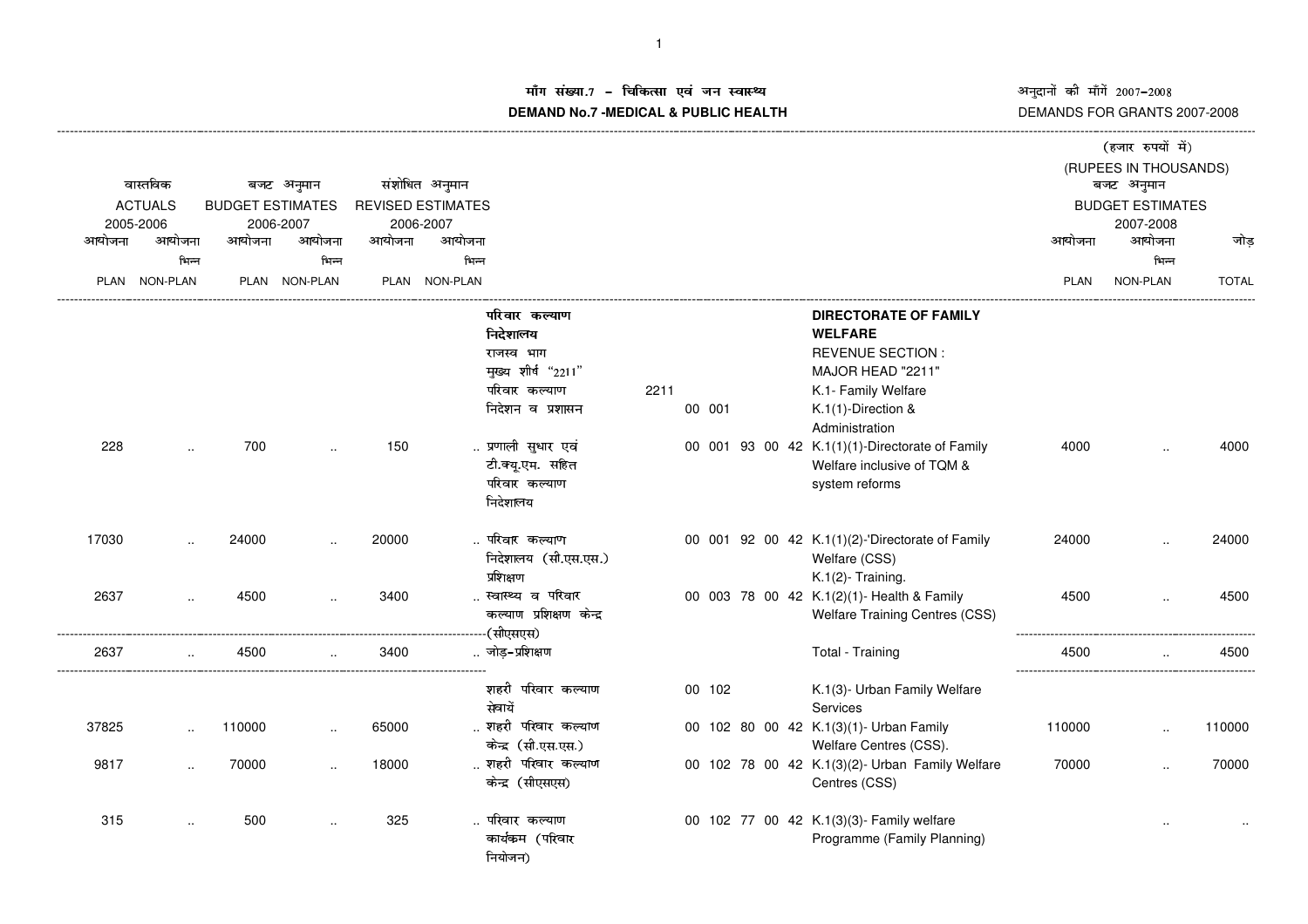ī अनुदाना का माग 2007–2008<br>DEMANDS FOR GRANTS 2007-2008 fं की माँगें 2007–200

## iंग संख्या.7 – चिकित्सा एवं जन स्वास्थ्य<br>IAND N- 7 MEDIOAL 8 DUDLIO-UEALTIL **DEMAND No.7 -MEDICAL & PUBLIC HEALTH**

----------------------------------------------------------------------------------------------------------------------------------------------------------------------------------------------------------------------------------------------------------------------------------------------

|                                           |                        |        |                             |        |                |                                                                                                                         |        |  |                                                                                                                                                       |        | (हजार रुपयों में)<br>(RUPEES IN THOUSANDS) |              |
|-------------------------------------------|------------------------|--------|-----------------------------|--------|----------------|-------------------------------------------------------------------------------------------------------------------------|--------|--|-------------------------------------------------------------------------------------------------------------------------------------------------------|--------|--------------------------------------------|--------------|
|                                           | वास्तविक<br>बजट अनुमान |        |                             |        | संशोधित अनुमान |                                                                                                                         |        |  |                                                                                                                                                       |        | बजट अनुमान                                 |              |
| <b>ACTUALS</b><br><b>BUDGET ESTIMATES</b> |                        |        | <b>REVISED ESTIMATES</b>    |        |                |                                                                                                                         |        |  | <b>BUDGET ESTIMATES</b>                                                                                                                               |        |                                            |              |
|                                           | 2005-2006              |        | 2006-2007                   |        | 2006-2007      |                                                                                                                         |        |  |                                                                                                                                                       |        | 2007-2008                                  |              |
| आयोजना                                    | आयोजना                 | आयोजना | आयोजना                      | आयोजना | आयोजना         |                                                                                                                         |        |  |                                                                                                                                                       | आयोजना | आयोजना                                     | जोड          |
|                                           | भिन्न                  |        | भिन्न                       |        | भिन्न          |                                                                                                                         |        |  |                                                                                                                                                       |        | भिन्न                                      |              |
|                                           | PLAN NON-PLAN          |        | PLAN NON-PLAN               |        | PLAN NON-PLAN  |                                                                                                                         |        |  |                                                                                                                                                       | PLAN   | NON-PLAN                                   | <b>TOTAL</b> |
| 8142                                      |                        | 17500  |                             | 12000  |                | जिला अस्पतालों मे                                                                                                       |        |  | 00 102 76 00 42 K.1(3)(4)- Expenditure on                                                                                                             | 40000  |                                            | 40000        |
|                                           |                        |        |                             |        |                | जच्चा बच्चा इकाइयों                                                                                                     |        |  | Post-Partum units in Hospitals                                                                                                                        |        |                                            |              |
|                                           |                        |        |                             |        |                | -पर व्यय                                                                                                                |        |  |                                                                                                                                                       |        |                                            |              |
| 56099                                     | $\ddotsc$              | 198000 | $\mathcal{L}_{\mathcal{A}}$ | 95325  |                | जोड़-शहरी परिवार<br>--कल्याण सेवाएँ                                                                                     |        |  | Total - Urban Family Welfare<br>Services                                                                                                              | 220000 |                                            | 220000       |
|                                           |                        |        |                             |        |                | मातृत्व एवं शिशु स्वास्थ्य                                                                                              | 00 103 |  | K.1(4)- Maternity and Child<br>Health.                                                                                                                |        |                                            |              |
| 8806                                      |                        | 12500  |                             | 10270  |                | विशेष प्रतिरक्षण<br>योजना एम.एम.आर.                                                                                     |        |  | 00 103 80 00 42 K.1(4)(1)- Special Immunisation<br>Programme MMR                                                                                      | 32500  |                                            | 32500        |
| 199                                       |                        | 300    |                             | 150    |                | बाल स्वास्थ्य के लिए<br>कार्य योजना                                                                                     |        |  | 00 103 76 00 42 K.1(4)(2)- Action plan for<br>child health                                                                                            |        |                                            |              |
| 820                                       |                        | 1000   |                             | 250    |                | बाल मृत्यु दर कम<br>करने के लिए विशेष<br>कार्यक्रम–मातृ सुरक्षा<br>अभियान                                               |        |  | 00 103 77 00 42 K.1(4)(3)- Special programme<br>to reduce childhood mortality -<br>Matri Suraksha Abhiyan                                             |        |                                            |              |
| 1069                                      | $\ddot{\phantom{a}}$   | 2000   |                             | 886    |                | बाल कन्या के स्तर<br>में सुधार                                                                                          |        |  | 00 103 74 00 42 K.1(4)(4)- Improving the status<br>of girl child                                                                                      |        |                                            |              |
| 1447                                      | $\ddot{\phantom{a}}$   | 2500   | $\cdot$ .                   | 1500   |                | पल्स पोलियो टीकाकरण                                                                                                     |        |  | 00 103 75 00 42 K.1(4)(5)- Pulse Polio<br>Immunisation                                                                                                | 2500   |                                            | 2500         |
| 12691                                     |                        | 15000  |                             | 1650   |                | टीकारोधात्मक बीमारियॉॅं<br>जो कि राष्ट्रीय<br>टीकाकरण अभियान<br>में शामिल नहीं है<br>के विरूद्व विशेष<br>टीकाकरण अभियान |        |  | 00 103 73 00 42 K.1(4)(6)-Special Immunisation<br>Drive against vaccine<br>preventable disease not<br>covered under National<br>Immunisation Schedule |        |                                            |              |
| $\ldots$                                  |                        | 900    |                             |        |                | राष्ट्रीय मातृत्व सहायता<br>योजना (सी.एस.एस.)                                                                           | 00 103 |  | 00 42 K.1(4)(7)- National Maternity<br>Benifit Scheme (CSS)                                                                                           |        |                                            |              |
| 100                                       |                        | 500    |                             |        |                | आर.सी.एच. कार्यकम के<br>अर्न्तगत गैर सरकारी<br>संस्थानों को राज्य स्कोवा                                                |        |  | K.1(4)(8)- Grant-in-aid to MNGO's<br>through State SCOVA Societies<br>under RCH programme(CSS)                                                        |        |                                            |              |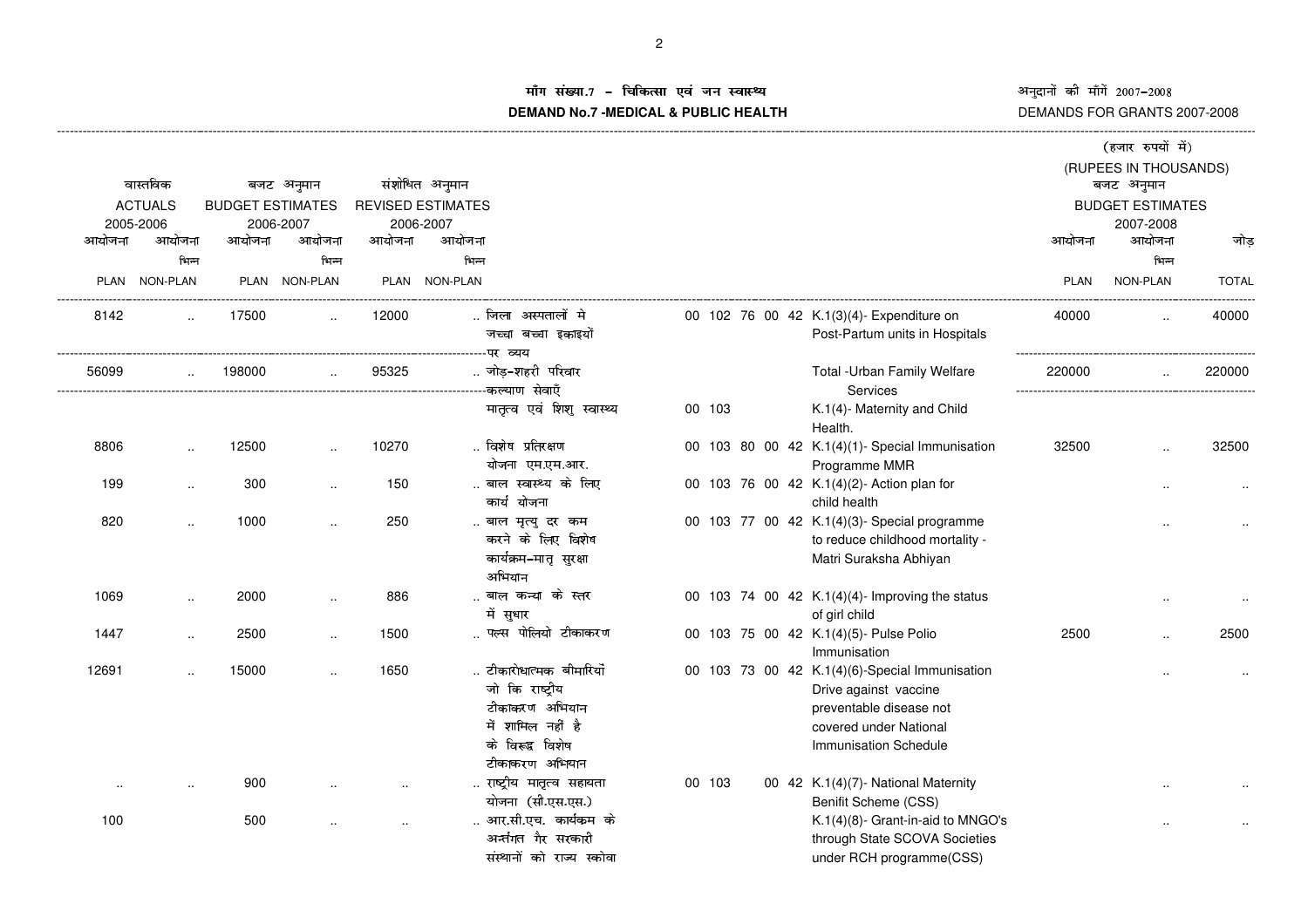iग संख्या.7 – चिकित्सा एवं जन स्वास्थ्य<br>IAND N- 7 MEDIOAL 8 DUDLIOUEALTIL **DEMAND No.7 -MEDICAL & PUBLIC HEALTH**

----------------------------------------------------------------------------------------------------------------------------------------------------------------------------------------------------------------------------------------------------------------------------------------------

अनुदानों की माँगें 2007–2008<br>DEMANDS FOR GRANTS 2007-2008  $\vec{\mathfrak{n}}$  2007–200

|           |                                           |        |                          |                          |                |                          |        |  |                                                 |             | (हजार रुपयों में)     |              |  |
|-----------|-------------------------------------------|--------|--------------------------|--------------------------|----------------|--------------------------|--------|--|-------------------------------------------------|-------------|-----------------------|--------------|--|
|           |                                           |        |                          |                          |                |                          |        |  |                                                 |             | (RUPEES IN THOUSANDS) |              |  |
|           | वास्तविक                                  |        | बजट अनुमान               |                          | संशोधित अनुमान |                          |        |  |                                                 |             | बजट अनुमान            |              |  |
|           | <b>ACTUALS</b><br><b>BUDGET ESTIMATES</b> |        |                          | <b>REVISED ESTIMATES</b> |                |                          |        |  | <b>BUDGET ESTIMATES</b>                         |             |                       |              |  |
|           | 2005-2006                                 |        | 2006-2007                |                          | 2006-2007      |                          |        |  |                                                 |             | 2007-2008             |              |  |
| आयोजना    | आयोजना                                    | आयोजना | आयोजना                   | आयोजना                   | आयोजना         |                          |        |  |                                                 | आयोजना      | आयोजना                | जोड          |  |
|           | भिन्न                                     |        | भिन्न                    |                          | भिन्न          |                          |        |  |                                                 |             | भिन्न                 |              |  |
| PLAN      | <b>NON-PLAN</b>                           |        | PLAN NON-PLAN            |                          | PLAN NON-PLAN  |                          |        |  |                                                 | <b>PLAN</b> | NON-PLAN              | <b>TOTAL</b> |  |
|           |                                           |        |                          |                          |                | समितियों द्वारा सहायता   |        |  |                                                 |             |                       |              |  |
|           |                                           |        |                          |                          |                | अनुदान (सी.एस.एस.)       |        |  |                                                 |             |                       |              |  |
|           |                                           |        |                          |                          |                | परिवहन                   |        |  | K.1(5)- Transport.                              |             |                       |              |  |
|           |                                           |        |                          |                          |                | पेट्रोल, तेल व चिकनाई    |        |  | 00 104 80 00 42 K.1(5)(1)-Expenditure on Petrol |             |                       |              |  |
|           |                                           |        |                          |                          |                | पर व्यय (सी.एस.एस.)      |        |  | Oil & Lubrication (CSS).                        |             |                       |              |  |
|           |                                           |        |                          |                          |                | क्षतिपूर्ति              | 00 105 |  | K.1(6)- Compensation.                           |             |                       |              |  |
|           |                                           |        |                          |                          |                | क्षतिपूर्ति (सी.एस.एस.)  |        |  | 00 105 80 00 42 K.1(6)(1)- Compensation (CSS)   |             |                       |              |  |
|           |                                           |        |                          |                          |                | सामुहिक शिक्षा(सीएसएस)   | 00 106 |  | K.1(7)- Mass Education                          |             |                       |              |  |
|           |                                           |        |                          |                          |                | संघ क्षेत्र में मिडिया   |        |  | 00 106 92 00 42 K.1(7)(1)- Media Activities in  |             |                       |              |  |
|           |                                           |        |                          |                          |                | की गतिविधियॉ             |        |  | UT(CSS)                                         |             |                       |              |  |
|           |                                           |        |                          |                          |                | (सी.एस.एस.)              |        |  |                                                 |             |                       |              |  |
|           |                                           |        |                          |                          |                | सामुहिक शिक्षा           |        |  | 00 106 91 00 42 K.1(7)(2)- Mass Education       |             |                       |              |  |
|           |                                           |        |                          |                          |                | (सी.एस.एस.)              |        |  | (CSS)                                           |             |                       |              |  |
|           |                                           |        |                          |                          |                | अन्य सेवाएं तथा आपूर्ति  |        |  | K.1(8)- Other Services and                      |             |                       |              |  |
|           |                                           |        |                          |                          |                |                          |        |  | Supplies.                                       |             |                       |              |  |
| 260       |                                           | 1000   |                          | 500                      |                | बधीकरण बिस्तर            |        |  | 00 200 79 00 42 K.1(8)(1)- Sterlisation Beds    | 1000        |                       | 1000         |  |
|           |                                           |        |                          |                          |                | योजना (सीएसएस)           |        |  | Scheme(CSS)                                     |             |                       |              |  |
|           |                                           |        |                          |                          |                | ग्रामीण परिवार           | 00 101 |  | K.1(9)- Rural family Welfare                    |             |                       |              |  |
|           |                                           |        |                          |                          |                | कल्याण सेवायें           |        |  | Services                                        |             |                       |              |  |
|           |                                           |        |                          |                          |                | ग्रामीण परिवार कल्याण    |        |  | 00 101 80 00 42 K.1(9)(1)- Rural family Welfare |             |                       |              |  |
|           |                                           |        |                          |                          |                | केन्द्र (सी.एस.एस.)      |        |  | Centres (CSS).                                  |             |                       |              |  |
| 10159     |                                           |        |                          |                          |                | उप जिला स्तर के          |        |  | 00 101 79 00 42 K.1(9)(2)-Post-Partum in Sub    |             |                       |              |  |
|           |                                           |        |                          |                          |                | अस्पतालों में प्रसवोत्तर |        |  | Divisional Hospitals (CSS).                     |             |                       |              |  |
|           |                                           |        |                          |                          |                | सुविधायें (सी.एस.एस.)    |        |  |                                                 |             |                       |              |  |
| 4382      | $\cdot$                                   | 10200  | $\overline{\phantom{a}}$ | 4000                     |                | उप केन्द्र (सी.एस.एस.)   |        |  | 00 101 78 00 42 K.1(9)(3)- Sub Centre (CSS)     | 5000        | $\ddotsc$             | 5000         |  |
| $\ddotsc$ |                                           | 9000   | $\ddotsc$                | 5000                     |                | ग्रामीण परिवार कल्याण    |        |  | 00 42 K.1(9)(4)- Rural family                   | 6000        | $\ddotsc$             | 6000         |  |
|           |                                           |        |                          |                          |                | सेवाऐँ                   |        |  | welfare services                                |             |                       |              |  |
|           |                                           | 19000  |                          | 19600                    |                | अस्पतालों मे             |        |  | 00 101 77 00 42 K.1(9)(5)- Post-Partum units in |             |                       |              |  |
|           |                                           |        |                          |                          |                | जच्चा बच्चा इकाइयां      |        |  | Hospitals                                       |             |                       |              |  |
|           |                                           |        |                          |                          |                |                          |        |  |                                                 |             |                       |              |  |